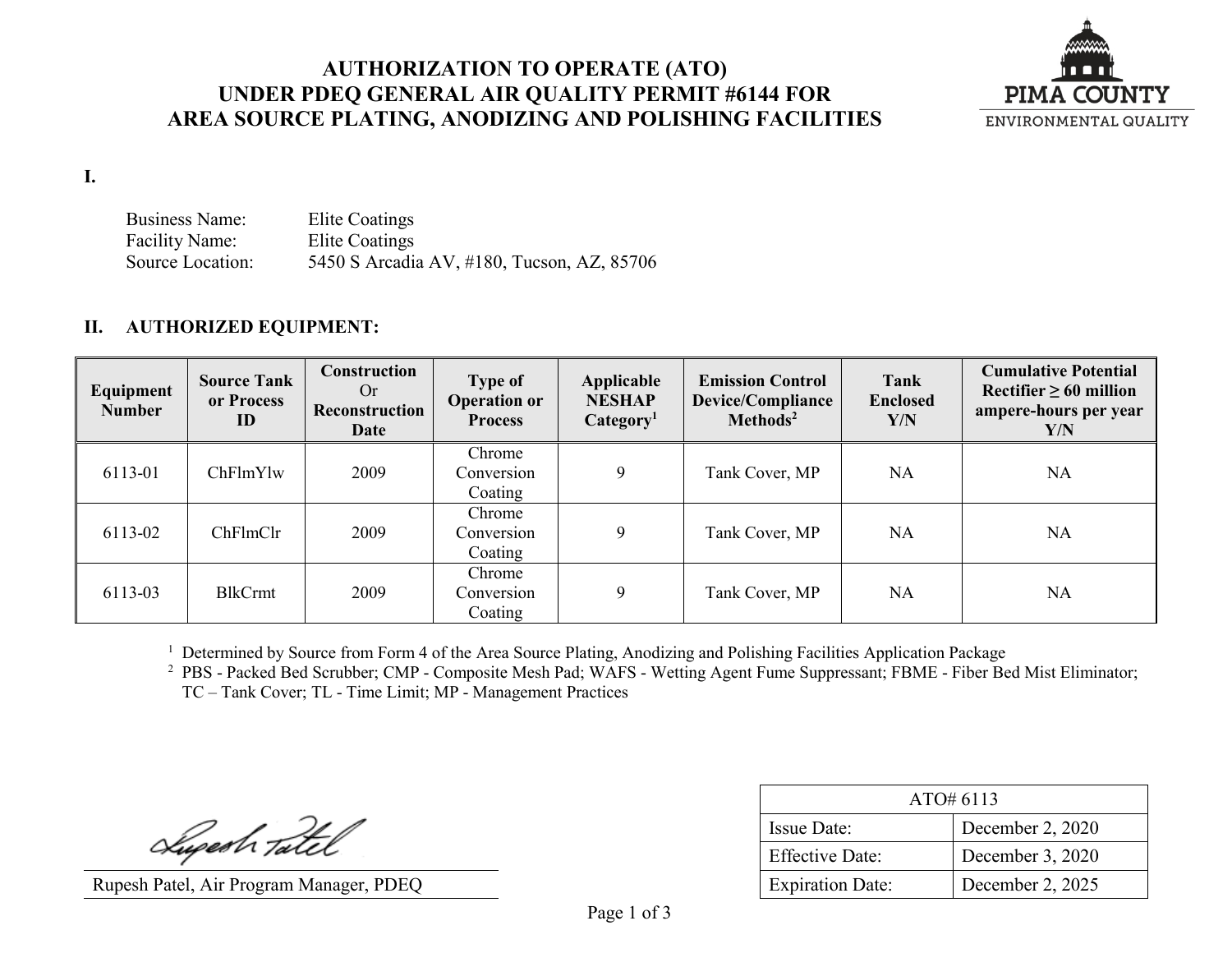# **AUTHORIZATION TO OPERATE (ATO) UNDER PDEQ GENERAL AIR QUALITY PERMIT #6144 FOR AREA SOURCE PLATING, ANODIZING AND POLISHING FACILITIES**



### **II. AUTHORIZED EQUIPMENT (Continued):**

| Equipment<br><b>Number</b> | <b>Source Tank</b><br>or Process<br>ID | <b>Construction</b><br>Or<br>Reconstruction<br>Date | <b>Type of</b><br><b>Operation or</b><br><b>Process</b>               | Applicable<br><b>NESHAP</b><br>Categorical <sub>1</sub> | <b>Emission Control</b><br>Device/Compliance<br>Method <sup>2</sup> | Tank<br><b>Enclosed</b><br>Y/N | <b>Cumulative Potential</b><br>Rectifier $\geq 60$ million<br>ampere-hours per year<br>Y/N |
|----------------------------|----------------------------------------|-----------------------------------------------------|-----------------------------------------------------------------------|---------------------------------------------------------|---------------------------------------------------------------------|--------------------------------|--------------------------------------------------------------------------------------------|
| 6113-04                    | ClrCrmt                                | 2009                                                | Chrome<br>Conversion<br>Coating                                       | 9                                                       | Tank Cover, MP                                                      | <b>NA</b>                      | <b>NA</b>                                                                                  |
| 6113-05                    | YlwCrmt                                | 2009                                                | Chrome<br>Conversion<br>Coating                                       | 9                                                       | Tank Cover, MP                                                      | <b>NA</b>                      | <b>NA</b>                                                                                  |
| 6113-06                    | BlkDye                                 | 2009                                                | Electroless<br>Coating/Dipping<br>Cr3 Black Dye                       | 9                                                       | Tank Cover, MP                                                      | NA                             | <b>NA</b>                                                                                  |
| 6113-07                    | DiCr6Pas                               | 2009                                                | Electroless<br>Coating/Dipping<br>Sodium<br>Dichromate<br>Passivation | 9                                                       | Tank Cover, MP                                                      | <b>NA</b>                      | <b>NA</b>                                                                                  |
| 6113-08                    | NiSeal                                 | 2009                                                | Nickel Acetate<br>Sealing                                             | 9                                                       | Tank Cover, MP                                                      | NA                             | <b>NA</b>                                                                                  |
| 6113-09                    | <b>EN 90</b>                           | 2009                                                | Electroless<br>Plating                                                | 9                                                       | Tank Cover, MP                                                      | <b>NA</b>                      | <b>NA</b>                                                                                  |

<sup>1</sup> Determined by Source from Form 4 of the Area Source Plating, Anodizing and Polishing Facilities Application Package

<sup>2</sup> PBS - Packed Bed Scrubber; CMP - Composite Mesh Pad; WAFS - Wetting Agent Fume Suppressant; FBME - Fiber Bed Mist Eliminator; TC – Tank Cover; TL - Time Limit; MP - Management Practices

Superh Tatel

Rupesh Patel, Air Program Manager, PDEQ

| ATO#6113                |                  |  |  |  |
|-------------------------|------------------|--|--|--|
| Issue Date:             | December 2, 2020 |  |  |  |
| <b>Effective Date:</b>  | December 3, 2020 |  |  |  |
| <b>Expiration Date:</b> | December 2, 2025 |  |  |  |